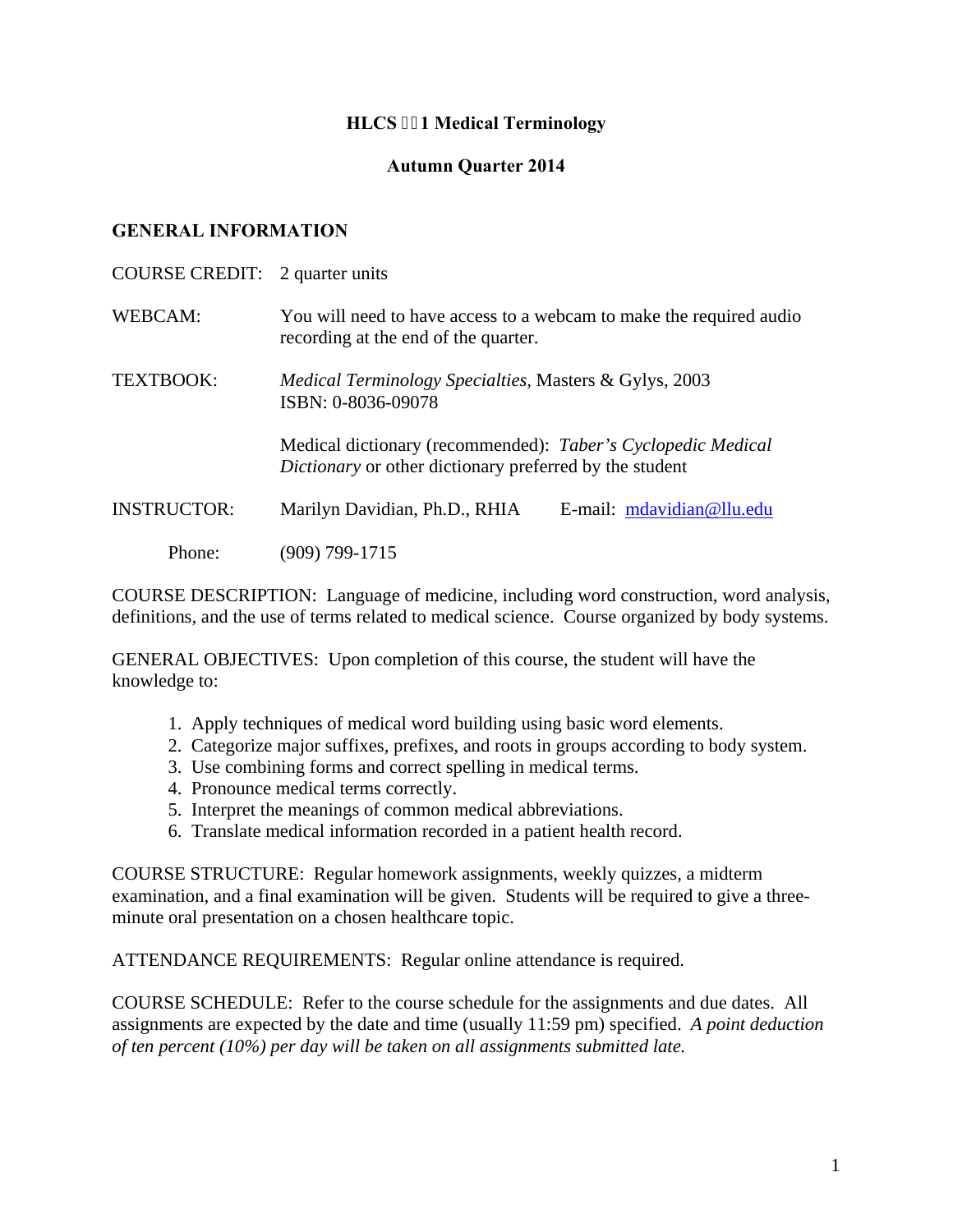METHOD OF EVALUATION: Quizzes and examinations will evaluate the continued learning of the student. **Letter grades will be calculated using the following scale:**

> $A = 94-100%$  $A = 92-93%$  $B = 90-91%$  $B = 84-89%$  $B - = 82-83%$  $C+= 80-81\%$  $C = 75-79%$  $D = 68-74%$  $F =$ any grade below 68%

**A grade of C (75% for this course) is the minimum level of achievement for this course.** If a grade below C is received, the student is placed on academic probation and must repeat the course. Grades of C- (C minus) are not accepted as passing grades in the School of Allied Professions.

## **Final grades are based on the following weighted formula:**

| <b>Oral Reading Exercise</b> | 10% |
|------------------------------|-----|
| Quizzes                      | 30% |
| Midterm                      | 30% |
| Final Exam                   | 30% |

TUTORIALS: Please discuss any learning difficulties promptly with the instructor so that learning can be as effective as possible. The instructor is available to assist you on a group of individual basis. Please don't hesitate to ask for clarification or a review session whenever this would be helpful.

## ONLINE ACCESS TO COURSE MATERIALS

All course materials, including the syllabus, schedule, and any other items provided by the instructor are found in the LLU academic management system "Canvas". To log in to *Canvas*, do the following:

- 1. Go the LLU homepage (www.llu.edu) and click on *Canvas* in the upper right corner.
- 2. Log in with your user name (first part of your LLU email address) and password (LLU student ID # unless you've changed your password in the LLU system)
- 3. Your courses will be listed; select HLCS 241 for this course. Course materials will be posted. I am not able to change the buttons so look for uploaded files under "files". Look for the course syllabus and schedule there.
- 4. The "syllabus" button is designed to show a table of your schedule.

ACADEMIC INTEGRITY: Acts of dishonesty including cheating, theft, plagiarism, giving/obtaining information concerning examinations, assessments, and assignments, or knowingly giving false information is unacceptable. All assignments must represent the original